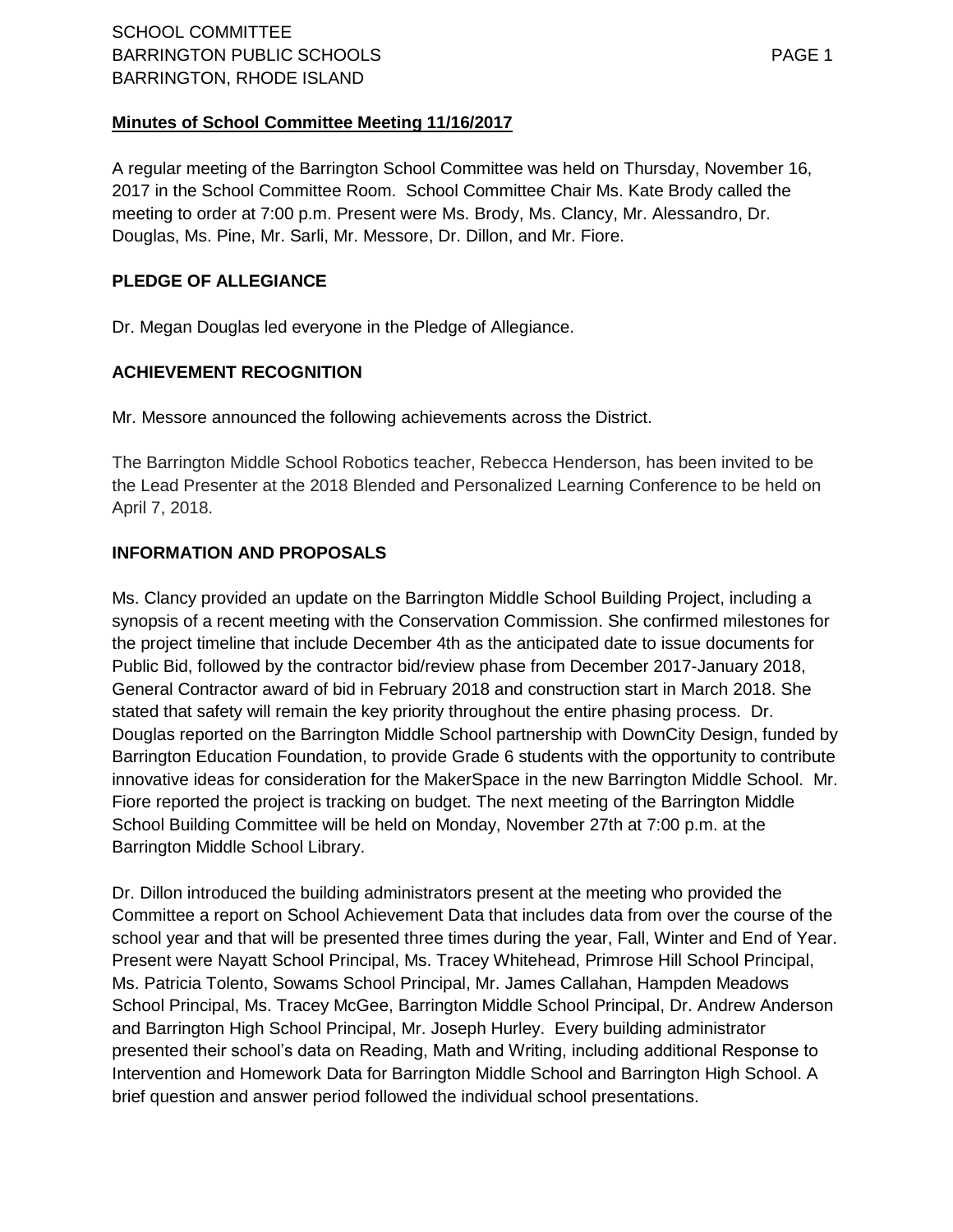# SCHOOL COMMITTEE BARRINGTON PUBLIC SCHOOLS AND RESERVE THE RESERVE THAT IS A RESERVE THAT A PAGE 2 BARRINGTON, RHODE ISLAND

## **Minutes of School Committee Meeting 11/16/2017**

## **PUBLIC COMMENT**

Mrs. Tracey Whitehead, Principal at Nayatt School, thanked Dr. Dillon for her continuing efforts around social/emotional learning, looking at gap closure and systems of support for teachers.

### **OLD BUSINESS**

### Superintendent and Staff

Mr. Messore provided an update on the Barrington Middle School World Language educator situation as of October 12th, noting both positions are filled with substitute teachers fluent in Spanish pending their certification from RIDE. He stated the Administration will continue to monitor the program throughout the year and may need to revisit the World Language Program at Barrington Middle School.

Mr. Fiore reported on the FY18 Operating Budget, including confirmation of the October 1 enrollment data as 3337, and a potential staffing request with a possible recommendation by the Administration to the Committee at the next School Committee meeting on November 30th.

Mr. Messore provided an update on the Strategic Planning Process and November 9th Steering Committee meeting, including discussion of key learnings from stakeholder surveys with initial planning for improvement based on areas of focus. He made a recommendation to the Committee for an extension on the timeline for completion of the Strategic Plan to February 8, 2018. Ms. Brody explained that, due to the robust feedback from the community, the time originally allotted seemed insufficient to have a quality, realistic, metric driven document, and that Studer Education has agreed to extend their service timeline to February without additional cost to the District. Following discussion and questions, the Committee agreed to support the extension of the timeline to February 8, 2018. Mr. Messore will share the extended timeline with the Steering Committee. Mr. Messore and Ms. Brody, in response to a question from Dr. Douglas, clarified that Studer Education will be facilitating a workshop with the School Committee regarding templates and will adjust the calendar. Dr. Douglas and Ms. Clancy requested that Studer Education provide an outline of the remaining work and steps to complete the Strategic Plan at the next Strategic Planning Steering Committee meeting to be held on December 7th at 4:00 p.m. at the Barrington High School Library.

### School Committee

There was no Old Business from the School Committee.

### **NEW BUSINESS**

Student Representative to the School Committee Update Mr. Sarli provided the following information in his Student Representative Update: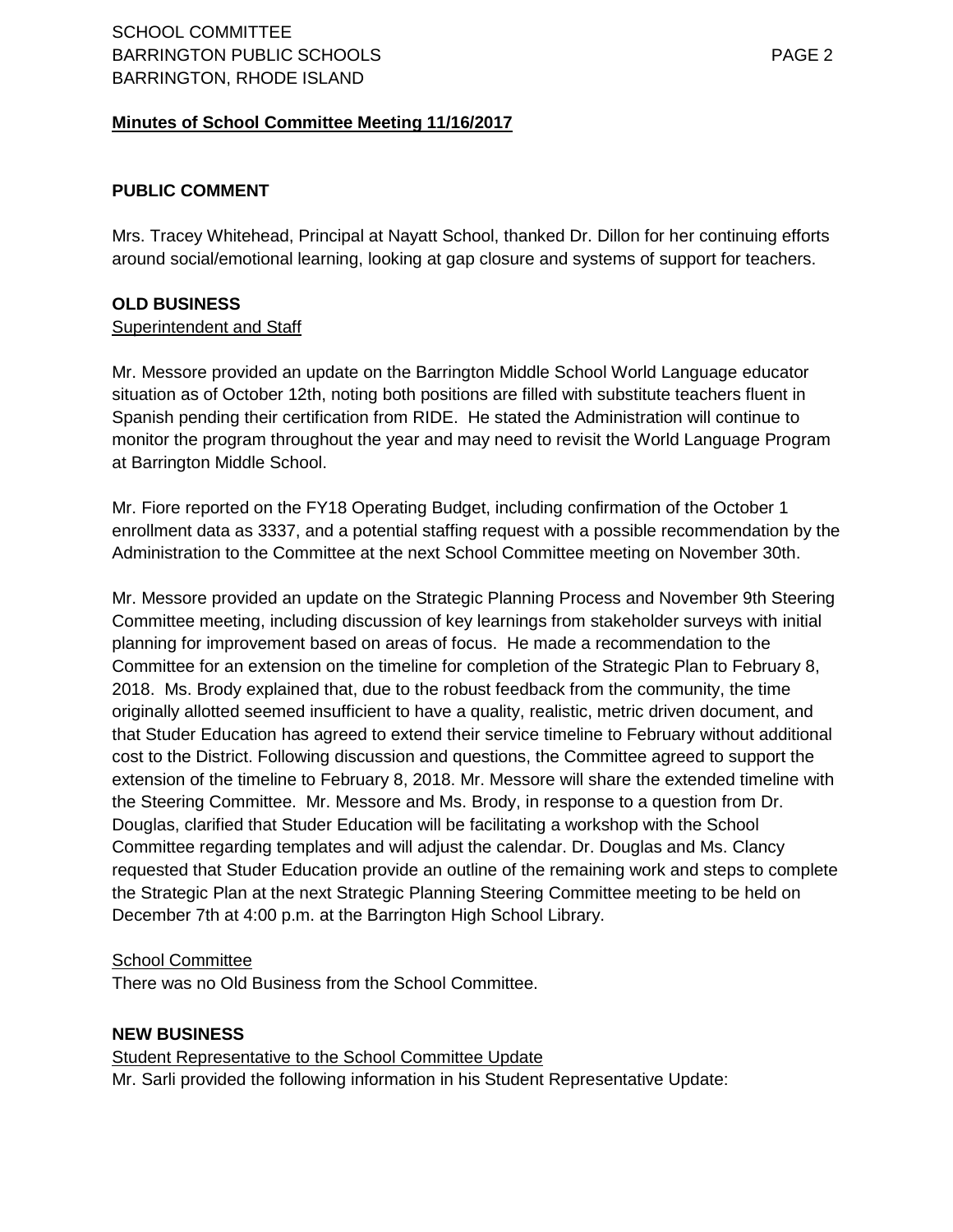# SCHOOL COMMITTEE BARRINGTON PUBLIC SCHOOLS AND RESERVE THE RESERVE THAT IS A RESERVE TO A RESERVE THAT IS A RESERVE TO A RESERVE THAT IS A RESERVE TO A RESERVE THAT IS A RESERVE TO A RESERVE THAT IS A RESERVE TO A RESERVE THAT IS A RESERVE BARRINGTON, RHODE ISLAND

## **Minutes of School Committee Meeting 11/16/2017**

Stagemasters will present their production of Joseph and the Amazing Technicolor Dreamcoat with performances on Friday, November 17th and Saturday, November 18th at 7:00 p.m., and Sunday, November 19th at 2:30 p.m.; Thanksgiving weekend activities include a bonfire on Wednesday, November 22nd and the Barrington High School vs. Mount Hope High School football game on Thanksgiving Day at 10:00 a.m.; Barrington High School Juniors and Seniors attended a mental health and awareness presentation by Jeff Sparr, co-founder of PeaceLove Studios; iCreate Leadership Team will be going on their field trip to FUSE; and there was a Forum on Student Stress.

# Superintendent and Staff

Personnel

**Ms. Clancy moved and Mr. Alessandro seconded approval of the recommendation of the Superintendent relative to the appointment of Ms. Erica Larence, Assistant Girls Ice Hockey Coach, Barrington High School. The motion passed 5-0 with Ms. Brody, Ms. Clancy, Mr. Alessandro, Dr. Douglas and Ms. Pine voting in the affirmative.** 

**Ms. Clancy moved and Mr. Alessandro seconded approval of the recommendation of the Superintendent relative to the appointment of Ms. Olivia Ougheltree, Head Girls Lacrosse Coach, Barrington High School. The motion passed 5-0 with Ms. Brody, Ms. Clancy, Mr. Alessandro, Dr. Douglas and Ms. Pine voting in the affirmative.** 

Mr. Messore announced the Leave of Absence for Ms. Kathryn McGregor, Social Studies Department, Barrington High School.

## School Committee

Mr. Messore introduced the renovation work at the Barrington High School Varsity Baseball Field to replace the infield grass turf. A contribution made by Barrington Little League for \$5,000 is helping with the improvements to the field.

# **Ms. Clancy moved and Mr. Alessandro seconded acceptance of the donation from Barrington Little League of \$5,000 to the Barrington High School Varsity Baseball Field improvements. The motion passed 5-0 with Ms. Brody, Ms. Clancy, Mr. Alessandro, Dr. Douglas and Ms. Pine voting in the affirmative.**

Mr. Messore stated the field improvements were funded by the Athletic Fund, and the donated funds would go to reduce the cost of the new sod. Ms. Brody stated the School Committee is grateful for the generosity of Barrington Little League.

Ms. Brody introduced the discussion on Barrington Public Schools participation in the Barrington and Bristol Solar initiative. Mr. Messore explained that the Towns of Barrington and Bristol have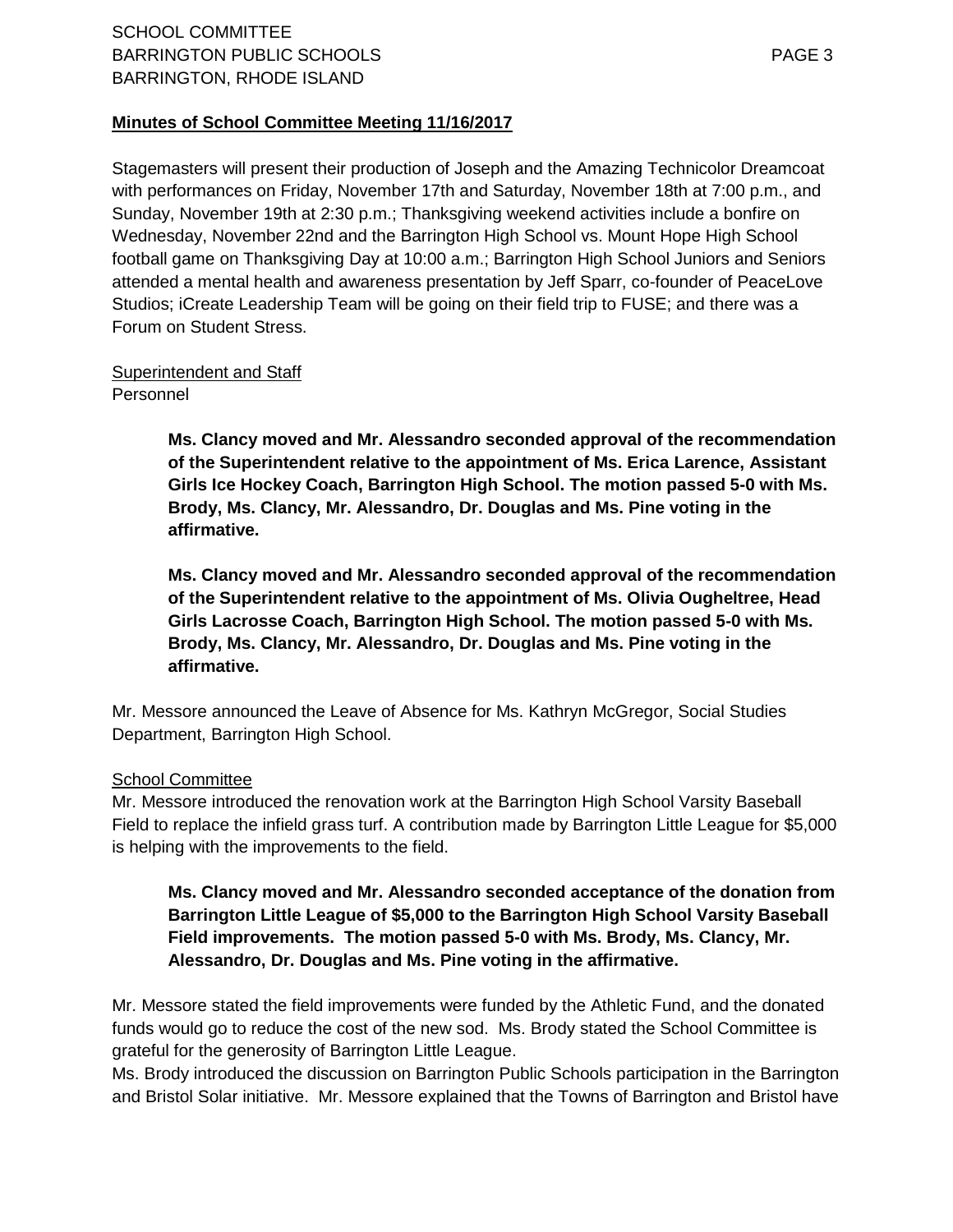been in discussions with Competitive Energy Services, LLC regarding opportunities for solar panels in both communities. He stated that there is no significant information to provide the Committee at this time and that the Administration is meeting with the Town for further clarification on questions relative to the proposed use of 5 Barrington Public Schools for the solar panels. The Administration made a recommendation to the Committee for a joint session with the School Committee and Town Council for a presentation by Competitive Energy Services, LLC on the solar plan initiative and discussion prior to any agreements being signed. Discussion ensued, and the Committee agreed to support the recommendation of the Administration for a Joint School Committee and Town Council meeting in December.

Mr. Alessandro read the Non-Resident Student Tuition Charges Policy.

**Ms. Clancy moved and Mr. Alessandro seconded to approve suspension and archiving of the Non-Resident Students Tuition Charges Policy adopted 9/7/1978. The motion passed 5-0 with Ms. Brody, Ms. Clancy, Mr. Alessandro, Dr. Douglas and Ms. Pine voting in the affirmative.** 

Mr. Alessandro read the Non-Resident Students Policy.

**Ms. Clancy moved and Mr. Alessandro seconded to approve suspension and archiving of the Non-Resident Students Policy last dated on June 24, 1971. The motion passed 5-0 with Ms. Brody, Ms. Clancy, Mr. Alessandro, Dr. Douglas and Ms. Pine voting in the affirmative.** 

### Policy Revision First Reading: Non-Discrimination Policy

Mr. Messore made a recommendation to the Committee to postpone the first reading of the Non-Discrimination Policy based on the Policy Committee's review this morning. The policy warrants further legal review. Ms. Brody explained that the policy will require regular updates and that the Policy Committee recommends incorporating legal counsel in an effort to expeditiously bring updated policies forward.

### **PUBLIC COMMENT**

There was no Public Comment.

### **DECISION ITEMS**

### **Ms. Clancy moved and Mr. Alessandro seconded approval of the Consent Agenda.**

Dr. Douglas noted a correction to the spelling of Clara Kugler's last name in the Achievement Recognitions.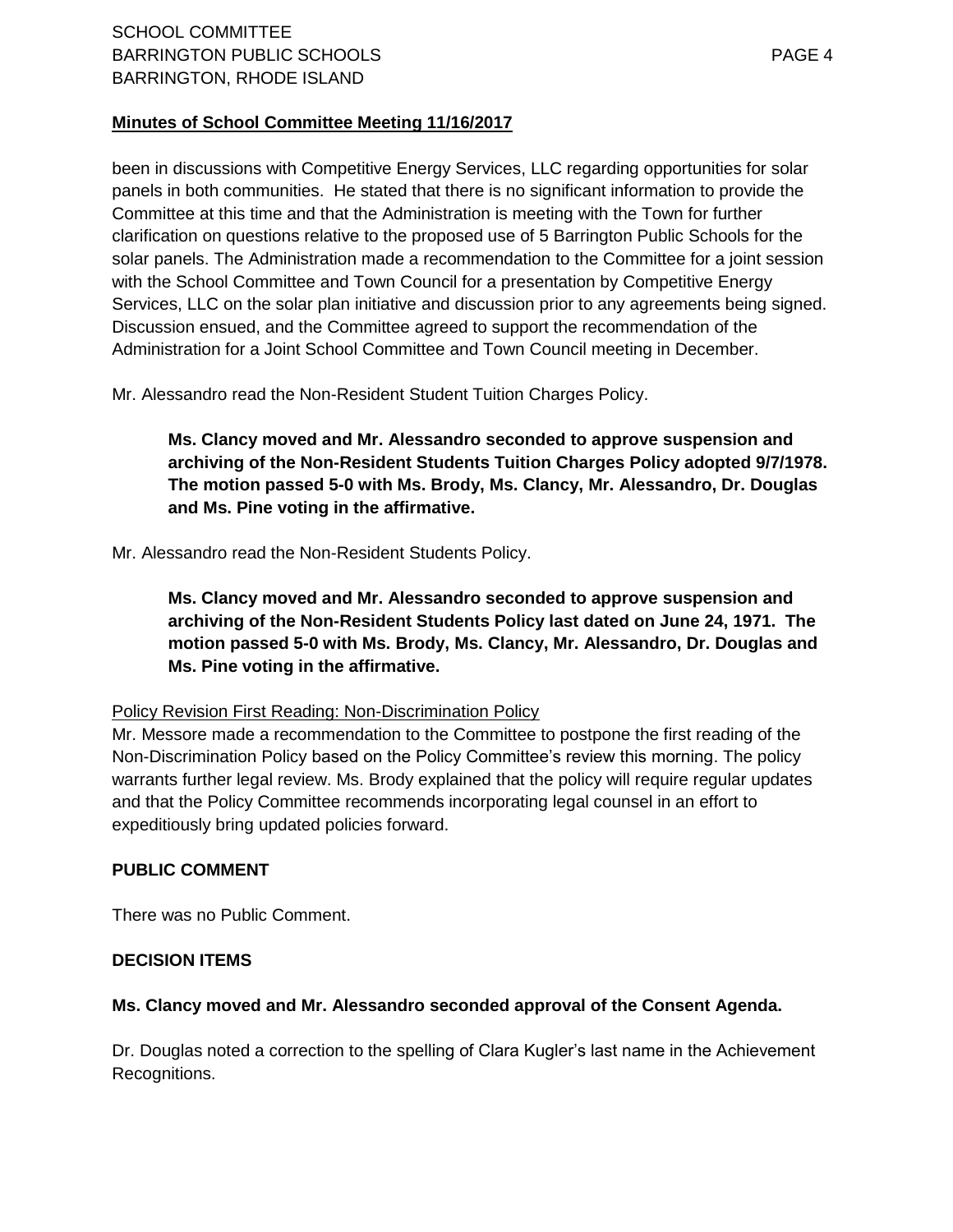**The motion passed 5-0 with Ms. Brody, Ms. Clancy, Mr. Alessandro, Dr. Douglas and Ms. Pine voting in the affirmative.** 

### **DISCUSSION ITEMS**

Mr. Messore reported that next regular School Committee meeting scheduled for November 30th will include a report by the Administration on Bullying, a Budget Update, and a presentation by Dr. Dillon on the New England Common Assessment Program (NECAP) Science Assessment Data.

Mr. Alessandro requested an update on the 2-day Nashville Conference sponsored by Studer Education.

Ms. Brody requested that a discussion of expectations regarding the Athletics and Student Activities Action Plan, as well as a transportation update be put on the agenda.

Dr. Douglas requested an update on child care options at Hampden Meadow School.

## **ANNOUNCEMENTS**

Mr. Messore announced the 2-day Nashville Conference sponsored by Studer Education as an opportunity to network with other Districts, and to hear from national speakers and leaders of education that are aligned with Studer Education on Strategic Planning and Leadership Development.

Mr. Sarli announced the Stagemasters performances of Joseph and the Amazing Technicolor Dreamcoat on Friday, November 17th and Saturday, November 18th at 7:00 p.m., and Sunday, November 19th at 2:30 p.m.

Mr. Messore announced the Thanksgiving weekend festivities including the bonfire on November 22nd and the football game, Barrington High School vs. Mount Hope High School, on November 23rd at 10:00 a.m., and that there will be an announcement regarding the dedication of the Barrington High School Gymnasium.

Ms. Brody and the Committee members expressed their appreciation for Mr. Tom Rimoshytus' and Dr. Mark Stamoulis' leadership with the renaming of the Barrington High School Gymnasium after Coach Frank Murgo.

**Ms. Clancy moved and Mr. Alessandro seconded adjournment of the regular meeting at 9:42 p.m. to convene in Executive Session pursuant to Rhode Island General Laws Section 42-46-5 (a) (2) pertaining to collective bargaining or litigation, or work sessions regarding matters pertaining to collective bargaining or litigation. The motion passed 5-0**